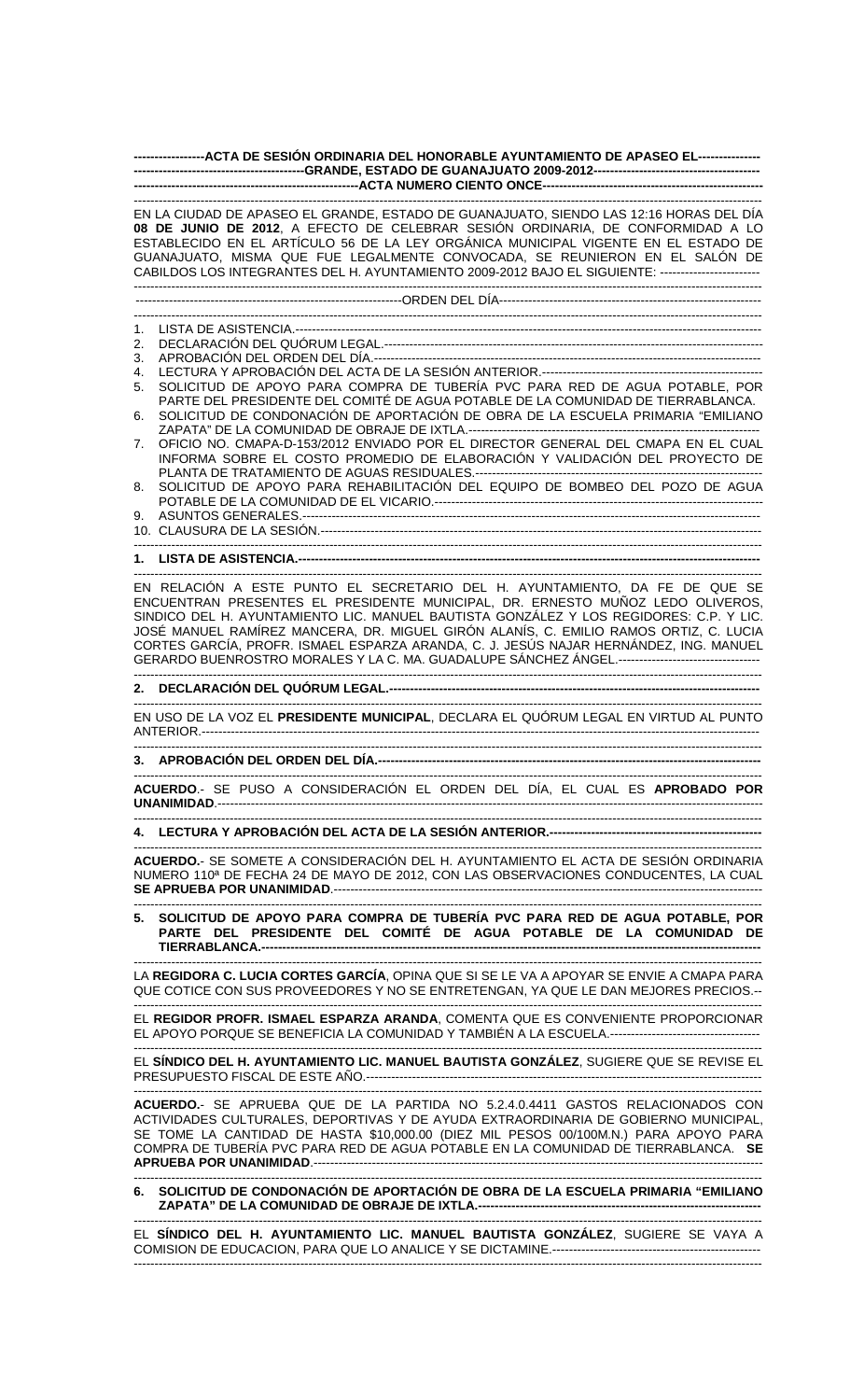EL **REGIDOR DR. MIGUEL GIRÓN ALANÍS**, MANIFIESTA QUE ESTA DE ACUERDO CON EL COMENTARIO DEL SINDICO DEL H. AYUNTAMIENTO, PORQUE VE ESTO MUY CONFUSO Y NO ESTA DE ACUERDO EN QUE SE CONDONE.--------------------------------------------------------------------------------------------------------------------------

**ACUERDO.**- SE APRUEBA QUE LA SOLICITUD DE CONDONACIÓN DE APORTACIÓN DE OBRA DE LA ESCUELA PRIMARIA "EMILIANO ZAPATA" DE LA COMUNIDAD DE OBRAJE DE IXTLA, PASE A LA COMISIÓN DE EDUCACIÓN, CULTURA, RECREACIÓN Y DEPORTE PARA SU ANÁLISIS Y POSTERIOR DICTAMEN. SE APRUEBA POR UNANIMIDAD.-----

------------------------------------------------------------------------------------------------------------------------------------------------------- **7. OFICIO NO. CMAPA-D-153/2012 ENVIADO POR EL DIRECTOR GENERAL DEL CMAPA EN EL CUAL INFORMA SOBRE EL COSTO PROMEDIO DE ELABORACIÓN Y VALIDACIÓN DEL PROYECTO DE PLANTA DE TRATAMIENTO DE AGUAS RESIDUALES.-------------------------------------------------------------------** 

------------------------------------------------------------------------------------------------------------------------------------------------------- EL **REGIDOR DR. MIGUEL GIRÓN ALANÍS**, DICE QUE ESTA DE ACUERDO EN APOYAR Y QUE CMAPA TIENE QUE HABLAR CON ESAS COMUNIDADES PARA VER CON CUANTO VAN A PARTICIPAR, PORQUE EL MUNICIPIO SIEMPRE LES RESUELVE SUS PROBLEMAS.----------------------------------------------------------------- -------------------------------------------------------------------------------------------------------------------------------------------------------

LA **REGIDORA C. LUCIA CORTES GARCÍA**, OPINA QUE ESTA DE ACUERDO EN QUE CADA COMUNIDAD SE LE DEN PLATICAS PARA QUE SE VAYAN MUNICIPALIZANDO INTEGRANDO AL CMAPA.---------------------

------------------------------------------------------------------------------------------------------------------------------------------------------- **ACUERDO.**- SE GIRAN INSTRUCCIONES AL DIRECTOR DEL COMITÉ MUNICIPAL DE AGUA POTABLE Y ALCANTARILLADO DE APASEO EL GRANDE, GTO. (CMAPA) PARA QUE EMPIECE A INFORMAR A LAS COMUNIDADES Y FRACCIONAMIENTOS DE MAS DE 2,500 PERSONAS, SOBRE EL PAGO QUE TIENE QUE HACER DE LAS CUOTAS DE DERECHO DE EXTRACCION Y SANEAMIENTO DE AGUAS Y QUE PRESENTE UN PLAN DE TRABAJO CALENDARIZADO, INFORMANDO MENSUALMENTE AL AYUNTAMIENTO SOBRE LA BASE DEL MISMO. **SE APRUEBA POR UNANIMIDAD**.---------------------------------

------------------------------------------------------------------------------------------------------------------------------------------------------- **ACUERDO**.- EN RELACIÓN AL OFICIO NO. CMAPA-D-153/2012 ENVIADO POR EL DIRECTOR GENERAL DEL CMAPA EN EL CUAL INFORMA SOBRE EL COSTO PROMEDIO DE ELABORACIÓN Y VALIDACIÓN DEL PROYECTO DE PLANTA DE TRATAMIENTO DE AGUAS RESIDUALES, SE APRUEBA QUE PASE A LA COMISIÓN DE AGUA POTABLE Y ALCANTARILLADO CONJUNTAMENTE CON EL COMITÉ MUNICIPAL DE AGUA POTABLE Y ALCANTARILLADO (CMAPA) PARA QUE SE VEA EL PROYECTO DE LA PLANTA Y PRESENTARLO A VALIDACIÓN ANTE LA CONAGUA. **SE APRUEBA POR UNANIMIDAD**.--------------------------

## ------------------------------------------------------------------------------------------------------------------------------------------------------- **8. SOLICITUD DE APOYO PARA REHABILITACIÓN DEL EQUIPO DE BOMBEO DEL POZO DE AGUA POTABLE DE LA COMUNIDAD DE EL VICARIO.--**

-------------------------------------------------------------------------------------------------------------------------------------------------------

**ACUERDO.**- EN RELACIÓN A LA SOLICITUD DE APOYO PARA REHABILITACIÓN DEL EQUIPO DE BOMBEO DEL POZO DE AGUA POTABLE DE LA COMUNIDAD DE EL VICARIO, SE APRUEBA SOLICITAR AL ÁREA TÉCNICA DEL COMITÉ MUNICIPAL DE AGUA POTABLE Y ALCANTARILLADO, UN DICTAMEN DEL POZO DE REFERENCIA. **SE APRUEBA POR UNANIMIDAD**.----------------------------------------------------------

**ACUERDO**.- SE APRUEBA QUE LA SOLICITUD DE APOYO PARA REHABILITACIÓN DEL EQUIPO DE BOMBEO DEL POZO DE AGUA POTABLE DE LA COMUNIDAD DE EL VICARIO, PASE A LA COMISIÓN DE AGUA POTABLE Y ALCANTARILLADO CONJUNTAMENTE CON CMAPA, PARA SU ANÁLISIS Y POSTERIOR DICTAMEN. **SE APRUEBA POR UNANIMIDAD**.------------------------------------------------------------------------------------ -------------------------------------------------------------------------------------------------------------------------------------------------------

-------------------------------------------------------------------------------------------------------------------------------------------------------

**9. ASUNTOS GENERALES.-------**

## ------------------------------------------------------------------------------------------------------------------------------------------------------- **I.- INTERVENCIÓN DE SECRETARIO DEL H. AYUNTAMIENTO, LIC. JUAN ANTONIO GARCÍA OLIVEROS.--**

------------------------------------------------------------------------------------------------------------------------------------------------------- **A).** OFICIO TM/347/2012 ENVIADO POR EL TESORERO MUNICIPAL EN EL CUAL REMITE COPIA DEL OFICIO 10968 DEL H. CONGRESO DEL ESTADO DONDE SE REMITE EL INFORME DE RESULTADOS, DICTAMEN Y ACUERDO RELATIVOS A LA REVISIÓN PRACTICADA A LAS OPERACIONES REALIZADAS CON RECURSOS DE LOS FONDOS DEL RAMO 33 Y DE OBRA PUBLICA, PERIODO 01 DE ENERO AL 31 DE DICIEMBRE DEL AÑO 2010.-----------------------------------------------------------------------------------------------------------

------------------------------------------------------------------------------------------------------------------------------------------------------- EL **REGIDOR ING. MANUEL GERARDO BUENROSTRO MORALES**, SOLICITA UNA COPIA DE LOS ANEXOS DEL OFICIO EN MENCIÓN.----------------------------------------------------------------------------------------------------

------------------------------------------------------------------------------------------------------------------------------------------------------- **ACUERDO**.- ESTE H. AYUNTAMIENTO 2009-2012 SE DA POR ENTERADO DEL OFICIO 10968 DEL H. CONGRESO DEL ESTADO DONDE SE REMITE EL INFORME DE RESULTADOS, DICTAMEN Y ACUERDO RELATIVOS A LA REVISIÓN PRACTICADA A LAS OPERACIONES REALIZADAS CON RECURSOS DE LOS FONDOS DEL RAMO 33 Y DE OBRA PUBLICA DEL PERIODO COMPRENDIDO DEL 01 DE ENERO AL 31 DE DICIEMBRE DEL EJERCICIO FISCAL DEL AÑO 2010. **SE APRUEBA POR UNANIMIDAD**.----

------------------------------------------------------------------------------------------------------------------------------------------------------- **B)**. OFICIO TMA/341/2012 ENVIADO POR EL TESORERO MUNICIPAL EN EL CUAL SOLICITA SE AUTORICE TRASPASOS DE RECURSOS DEL RAMO 33.----------------------------------------------------------------------------------------

LA **REGIDORA C. LUCIA CORTES GARCÍA**, PREGUNTA SI NO HABRÍA PROBLEMAS EN HACER ESTE TIPO DE MOVIMIENTOS.--------------------------------------------------------------------------------------------------------------------

------------------------------------------------------------------------------------------------------------------------------------------------------- EL **ENCARGADO DE DESPACHO DE LA TESORERÍA MUNICIPAL C.P. GUSTAVO HUERTA GARCÍA**, RESPONDE QUE ESTO NO IMPLICA GASTO, NI SE ESTA APROBANDO UN EGRESO.-----------------------------

------------------------------------------------------------------------------------------------------------------------------------------------------- EL **REGIDOR ING. MANUEL GERARDO BUENROSTRO MORALES**, MANIFIESTA QUE EL SOLICITA VER LA RECOMENDACIÓN DEL ÓRGANO DE FISCALIZACIÓN.--------------------------------------------------------------------------

------------------------------------------------------------------------------------------------------------------------------------------------------- **ACUERDO**.- EN RELACIÓN AL OFICIO NO. TM/341/2012 ENVIADO POR EL TESORERO MUNICIPAL, SE APRUEBA REALIZAR EL TRASPASO DE RECURSO DE RAMO 28 EJERCICIO 2011 A FONDO I 2010, POR